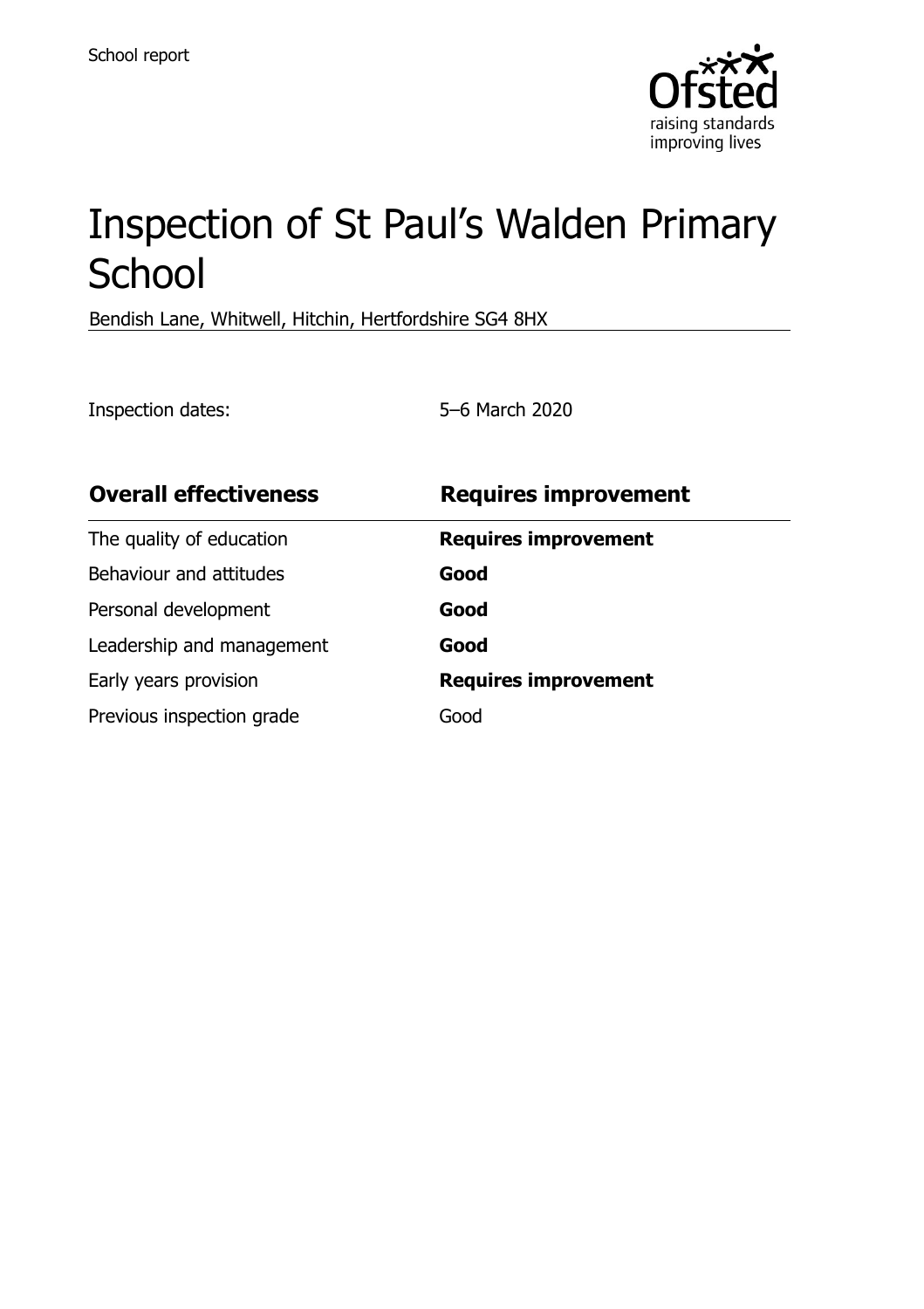

## **What is it like to attend this school?**

Pupils enjoy being at this school. They enjoy the opportunities they get to take part in sporting activities. Staff arrange trips to exciting places such as Imperial War Museum Duxford.

Most pupils conduct themselves well. They move around the school sensibly. They are keen to welcome all visitors to the school. Most pupils work hard in lessons but a few need to take more pride in their work. Pupils say that bullying is rare. They know who to talk to if they are worried.

Over the past three years, pupils have not been achieving as well as they should by the end of each key stage. The teaching of reading has improved and this is helping pupils to learn in other subjects.

Staff are committed to improving the quality of education for pupils. However, teaching staff do not have the knowledge they need for all the subjects they teach. Due to this, there are gaps in pupils' knowledge, skills and understanding. Leaders know what needs to improve and are taking decisive action.

#### **What does the school do well and what does it need to do better?**

Since the previous inspection there have been significant changes to staffing in the school. There is now a stable staff team which works closely together to improve the quality of pupils' education. Leaders have introduced an ambitious curriculum. However, staff do not have sufficient knowledge and skills to teach effectively in all subjects. Leaders are providing staff with precise training to address the gaps in their subject knowledge. This is beginning to improve staff's confidence and improve the quality of education for pupils at the school.

The early years curriculum is in the early stages of development. Children's learning this year has been broad but not well sequenced. In Reception, children's writing skills are not well enough developed. They do not have enough opportunities to practise writing with adults or in their play. The use of the outside area is not well planned. Children do not gain as much from the activities on offer as they should.

Pupils enjoy reading. Teachers choose books to read to pupils that link to curriculum topics and pupils' interests. Pupils choose from a good selection of books at appropriate levels for their abilities. They can talk about some books that they read, but not always confidently.

Leaders changed the approach to phonics teaching at the start of the academic year. This has led to significant improvements. Most pupils are using their phonic knowledge to read books confidently. However, some older pupils have gaps in their reading skills. Leaders have ensured that these pupils are receiving precise support from skilled adults. This is helping them to catch up.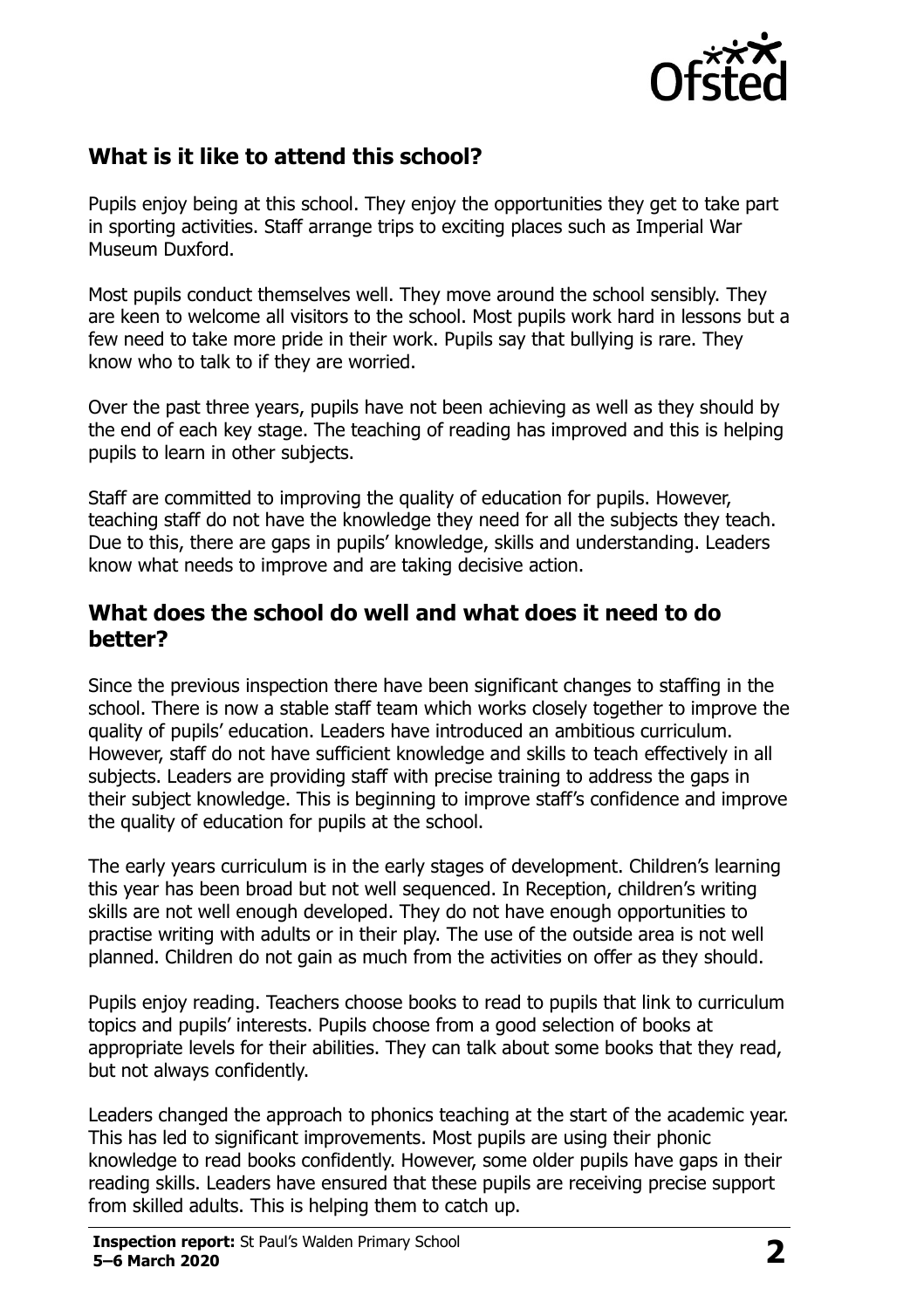

Pupils' work across the curriculum shows that teachers do not always plan for pupils to build on their learning over time. Teachers do not always check pupils' understanding in lessons. As a result, learning does not enable all pupils to remember important knowledge.

Pupils with special educational needs/and or disabilities (SEND) do not achieve as well as they should. Teachers do not always adjust learning so that pupils with SEND can achieve as well as they could.

Pupils and staff say that behaviour in the school has improved and most pupils behave well. Incidents of poor behaviour are rare. Leaders ensure that families receive support so that their children are more punctual and improve their attendance.

Leaders are creating an inclusive culture where pupils are accepting of each other's differences. Their personal development is enhanced by visits, including the opportunity to meet people with disabilities and perform to them. The curriculum enables pupils to have a good knowledge of how to stay healthy by eating well, exercising and sleeping. Pupils learn about events in other countries. This led to the school council organising an event to raise money for those affected by fires in Australia.

Governors know the school well and are focused on the correct priorities. They provide challenge and support for leaders. They have been highly supportive of the headteacher and her team during a period of considerable change.

Staff appreciate how leaders are considerate and supportive of their workload.

Parents' opinions of the school are mixed. A small but significant number of parents feel that leaders do not listen to their views. There is further work to do in building positive relationships with parents.

### **Safeguarding**

The arrangements for safeguarding are effective.

Leaders and governors place a high priority on keeping pupils' safe. The right checks are completed on staff before they start to work at the school. Staff receive regular and appropriate training. This enables them to recognise the signs when a pupil is at risk of harm. Where there are any concerns about pupils' welfare, they are dealt with quickly and appropriately. Leaders accurately record concerns and actions taken. They seek support from external agencies when required so that pupils quickly get the help that they need. Teachers ensure that pupils know how to stay safe when they are online.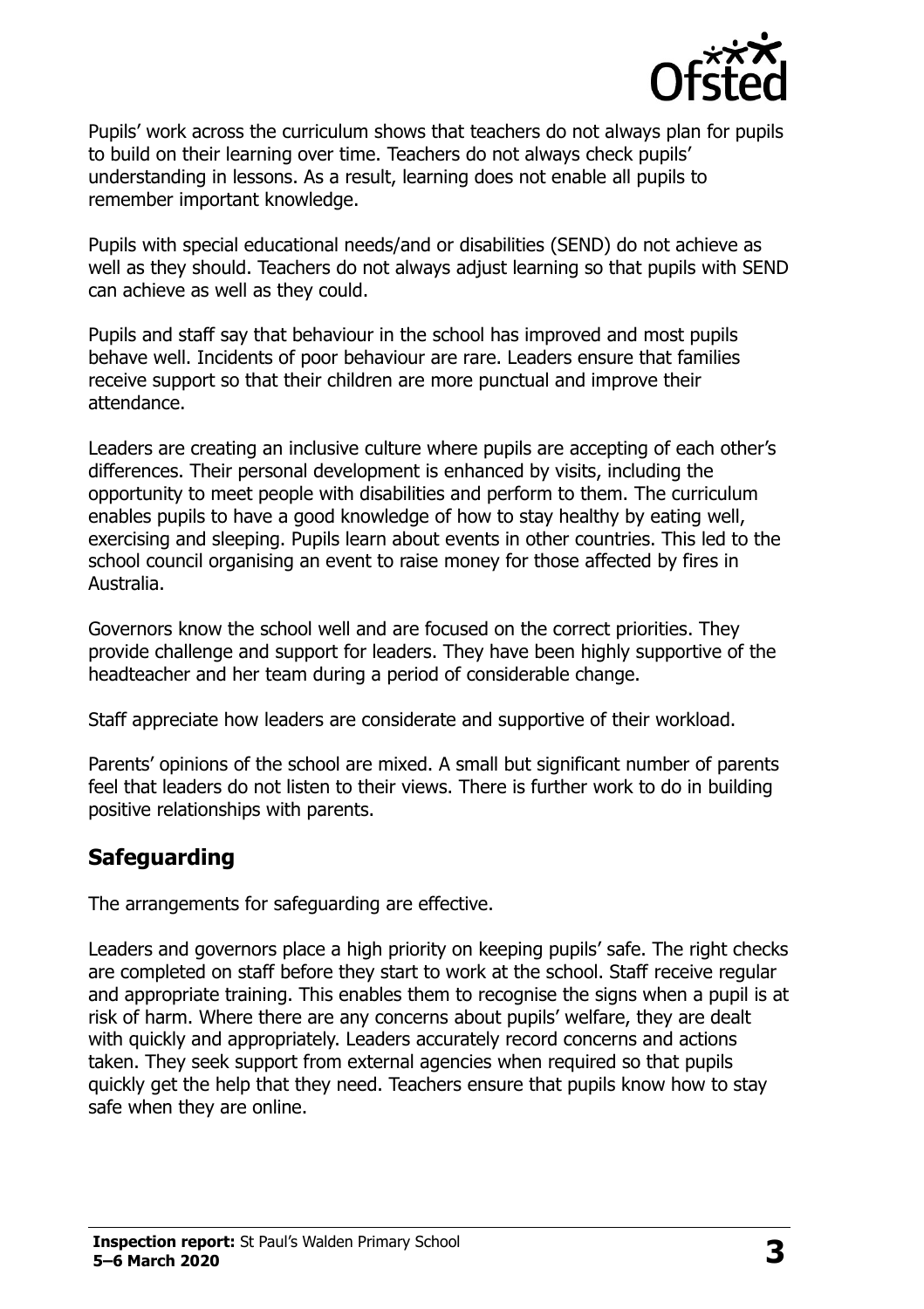

## **What does the school need to do to improve?**

## **(Information for the school and appropriate authority)**

- The early years curriculum is not as well planned and sequenced as it should be. Although there is a broad curriculum, children do not always build knowledge and skills as well as they should, particularly in writing and mathematics. Leaders need to ensure that the curriculum plans set out precisely what children need to know and be able to do in readiness for key stage 1.
- Teachers do not have sufficient subject knowledge to deliver the school's chosen curriculum. As a result, the quality of learning and work in books is not completed to a high enough standard. Leaders will need to ensure that training provides staff with the knowledge and skills to deliver the curriculum effectively.
- Teachers do not check well enough how well pupils are learning. As a result, work in lessons does not always meet pupils' needs and this hinders their learning. Teachers need to check pupils' understanding in lessons so that they can plan new learning that builds on what pupils already know.
- Some parents feel that leaders do not communicate with them as well as they should. They say that they do not know if their children are making progress or behaving well. Leaders should improve communication between school and home so that all parents know how well their children are achieving in school.

### **How can I feed back my views?**

You can use [Ofsted Parent View](http://parentview.ofsted.gov.uk/) to give Ofsted your opinion on your child's school, or to find out what other parents and carers think. We use Ofsted Parent View information when deciding which schools to inspect, when to inspect them and as part of their inspection.

The Department for Education has further quidance on how to complain about a school.

If you are the school and you are not happy with the inspection or the report, you can [complain to Ofsted.](http://www.gov.uk/complain-ofsted-report)

### **Further information**

You can search for [published performance information](http://www.compare-school-performance.service.gov.uk/) about the school.

In the report, '[disadvantaged pupils](http://www.gov.uk/guidance/pupil-premium-information-for-schools-and-alternative-provision-settings)' refers to those pupils who attract government pupil premium funding: pupils claiming free school meals at any point in the last six years and pupils in care or who left care through adoption or another formal route.

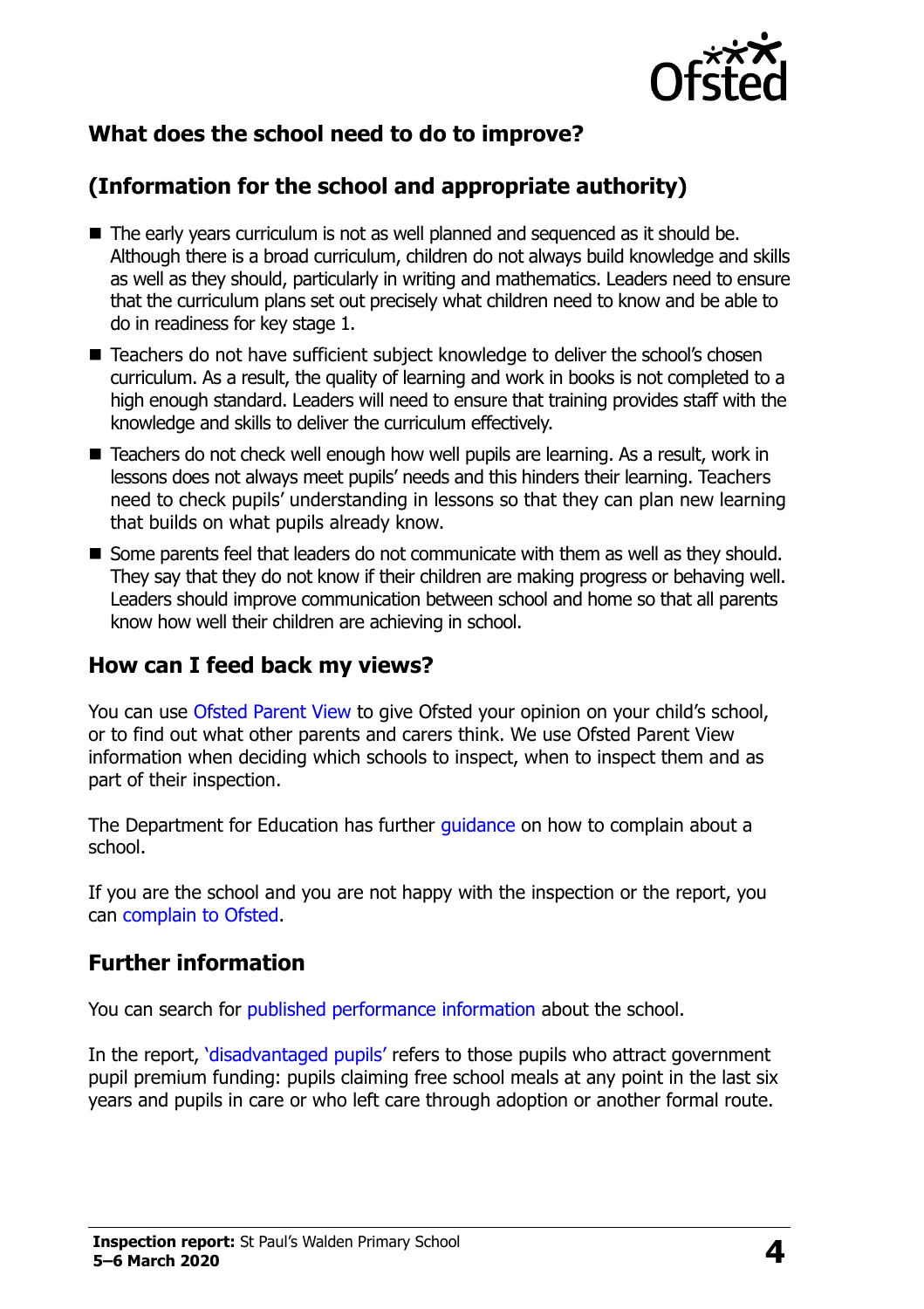

## **School details**

| Unique reference number             | 117144                                                            |
|-------------------------------------|-------------------------------------------------------------------|
| <b>Local authority</b>              | Hertfordshire                                                     |
| <b>Inspection number</b>            | 10133405                                                          |
| <b>Type of school</b>               | Primary                                                           |
| <b>School category</b>              | Community                                                         |
| Age range of pupils                 | 4 to 11                                                           |
| <b>Gender of pupils</b>             | Mixed                                                             |
| Number of pupils on the school roll | 97                                                                |
| <b>Appropriate authority</b>        | The governing body                                                |
| <b>Chair of governing body</b>      | Anne Reid                                                         |
| <b>Headteacher</b>                  | Nancy Adshead                                                     |
| Website                             | www.stpaulswalden.herts.sch.uk                                    |
| Date of previous inspection         | 2 March 2016, under section 8 of the<br><b>Education Act 2005</b> |

### **Information about this school**

- This school is smaller than the average-sized primary school.
- The vast majority of pupils are from White British backgrounds.
- Most classes are mixed-age groups.
- Since the last inspection, the leadership team and most staff have changed.
- There have also been several recent additions to the governing body.
- An independent pre-school operates on the school site. It is inspected separately.

## **Information about this inspection**

We carried out this inspection under section 5 of the Education Act 2005.

- We spoke to the headteacher, teaching staff, members of support staff, governors and the school's external adviser.
- We spoke to pupils in lessons, out of lessons and on the playground.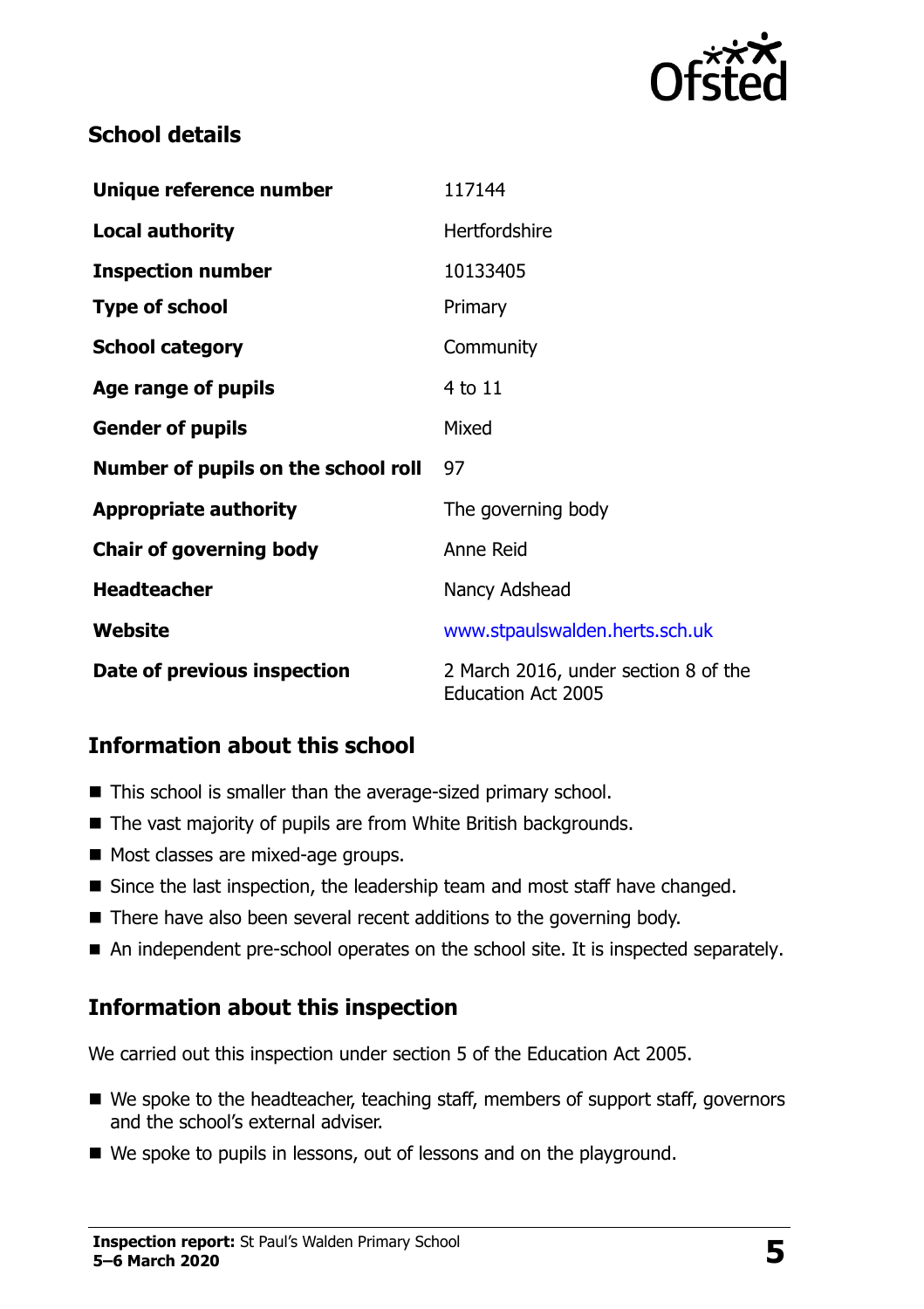

- We considered 45 responses to Ofsted's online and free-text surveys, two letters from parents and nine responses to Ofsted's staff survey. We spoke to some parents after an assembly.
- To inspect safeguarding, we scrutinised the school's single central record and spoke to a wide range of staff, pupils and parents. We looked at a range of safeguarding records.
- We did deep dives in the following subjects: reading, writing, mathematics, and art. These deep dives included discussions with subject leaders, teachers and pupils. We looked at the school's curriculum plans, pupils' work and visited lessons.

#### **Inspection team**

Keith Pullen, lead inspector **Contact Contact Contact Contact Contact Contact Contact Contact Contact Contact Contact Contact Contact Contact Contact Contact Contact Contact Contact Contact Contact Contact Contact Contact** 

Tessa Holledge **Her Majesty's Inspector**